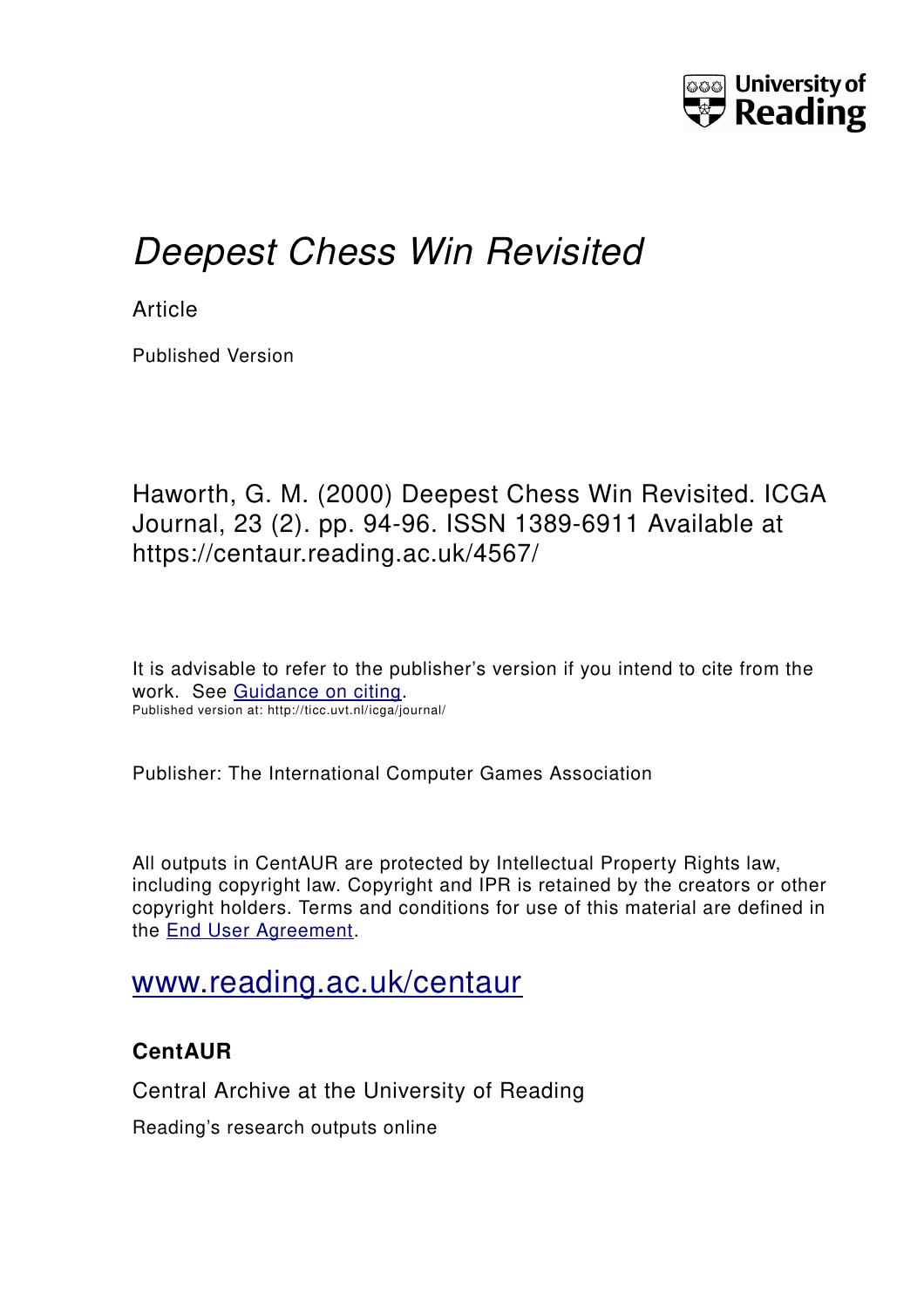#### **DEEPEST CHESS WIN REVISITED**

#### *G.M cC. Haworth1*

#### UK

Thompson's renewed contribution to the available suite of chess endgame tables (EGTs) is very welcome. A request for a KQQKQQ EGT (Nalimov, Wirth and Haworth, 1999) apparently arrived coincidentally and just before production recommenced. Some 50 EGTs (Thompson, 1999) dating from 26<sup>th</sup> November, 1999 are now available.

For KRNKNN Thompson (2000), at Noam Elkies' suggestion, computed both his usual EGT according to the Depth to Conversion (DTC) metric and an EGT according to the Depth to Mate (DTM) metric. The depth record for forced mate with no promoted men beckoned and was achieved with the unique DTM-maximal P2 of Table 1. Ken in his own words "held the record for 15 minutes" as Elkies produced the preliminary P1 with the move sequence 1. Rg3+ K×g3 2. Ne2+ Kg2 3. N×g1 K×g1. Elkies suggests that the record, at 265 moves, is beatable.

| Key             | <b>Position</b>                 | stm | Val.  |                    |       |               | <b>DTZ   DTC   DTM   Notes</b>                   |
|-----------------|---------------------------------|-----|-------|--------------------|-------|---------------|--------------------------------------------------|
|                 |                                 |     |       | plies <sup>1</sup> | plies | plies         |                                                  |
|                 |                                 |     |       |                    |       |               |                                                  |
| BS1             | 8/8/1KP5/3r4/8/8/8/k7           | W   | $1-0$ |                    | 11    | 51            | the Barbier-Saavedra study                       |
| B <sub>S2</sub> | 8/2P5/8/3r4/1K6/8/8/k7          | h   | $1-0$ | 6                  | 6     | 46            | BS1 after 1, c7 Rd6+ 2, Kb5 Rd5+ 3, Kb4          |
| C <sub>1</sub>  | 6Q1/8/8/1n6/8/7K/7B/k6B         | w   | $1-0$ | $\mathfrak{D}$     | 2     | $\mathcal{I}$ | DTC: 1. Qa2? Kxa2 and DTC = 52. DTM: 1. Be5+     |
| C <sub>2</sub>  | R7/8/8/8/8/8/1B1K4/k7           | h   | $1-0$ | $\mathfrak{D}$     | 2     | 12            | DTC: 1.  Kb1 2. Ra1#. DTM: 1.  Kxb2 and DTM = 6m |
| P <sub>1</sub>  | 1N6/1RK5/5n2/8/8/3R4/5nk1/2N3a1 | W   | 1-0   | 2                  | 2     | 529           | Elkies maximal 'no promoted force' mate in 265m  |
| P <sub>2</sub>  | 1N6/1RK5/5n2/8/8/8/5n2/6k1      | W   | $1-0$ | 485                | 485   | 523           | the maxDTC/DTM wtm KRNKNN position               |
| P <sub>3</sub>  | 1N6/1R6/3K1n2/8/8/8/5n2/6k1     | b.  | $1-0$ | 484                | 484   | 522           | P2 after 1. Kd6: a maxDTC/DTM btm KRNKNN pos.    |
| P <sub>4</sub>  | 8/5R2/1k6/4N3/2Kn4/1n6/8/8      | h   | $1-0$ | 8                  | 8     | 42            | P2 after 241. Rf7 threatening 242. Nd7           |
| Q1              | 7K/3q4/8/3q4/8/7Q/1k5Q/8        | b   | $1-0$ | 88                 | 88    | 100           | the maxDTC/DTM btm KQQKQQ position               |
| O <sub>2</sub>  | 7K/3q4/8/3q4/8/7Q/7Q/1k6        | W   | $1-0$ | 87                 | 87    | 99            | the maxDTC/DTM wtm KOOKOO position               |
| O <sub>3</sub>  | 8/4a3/8/6k1/2O5/2K5/O7/7a       | W   | $1-0$ | 81                 | 81    | 99            | the other maxDTM wtm KOOKOO position             |

#### **Table 1:** Cited positions.

As Roycroft (2000) points out, Thompson's results may be put alongside those of Stiller (1996) which are confirmed if no longer available in full. The existence of both a DTC and a DTM table provides a hitherto rare opportunity to highlight the fact that the set of *maximal positions* as well as the set of *minimax-optimal moves* (Haworth, 2000) may or may not be affected by the metric used.

The description of the KRNKNN maximals is relatively simple. With White to move, P2 is both the unique DTCmaximal and the unique DTM-maximal. There are 7 DTM-maximal btm white wins, including P3, which are one ply shallower. In general, the statement about maximals can be more complex. At 50 moves deep, KQQKQQ (Nalimov *et al*, 1999) exhibits Q1 and Q2, both DTC- and DTM-maximal, plus a further DTM-maximal in Q3. Incidentally, all 3-to-5-man EGTs to both the DTC (Lincke, 2000) and DTM (Tamplin, 2000) metrics are now available and a complete survey of maximals and mutual zugzwangs is imminent.

Roycroft (2000) notes that with an  $a \leftrightarrow h$  reflection, Stiller's maximal KRNKNN position and DTC-minimaxing line are essentially identical to Thompson's DTM-minimaxing line up to and including move 109w. This observation complements that of Haworth (2000) which noted that the DTC-minimaxing and DTM-minimaxing trees of moves from position P2 overlap to at least move 207w. The earliest possible and latest possible moves where DTCoptimal and DTM-optimal strategies respectively can and must diverge have not yet been identified.

 $\frac{1}{1}$ <sup>1</sup> ICL, Sutton's Park Avenue, Sutton's Park, Reading, Berkshire, RG6 1AZ, UK: guy.haworth@icl.com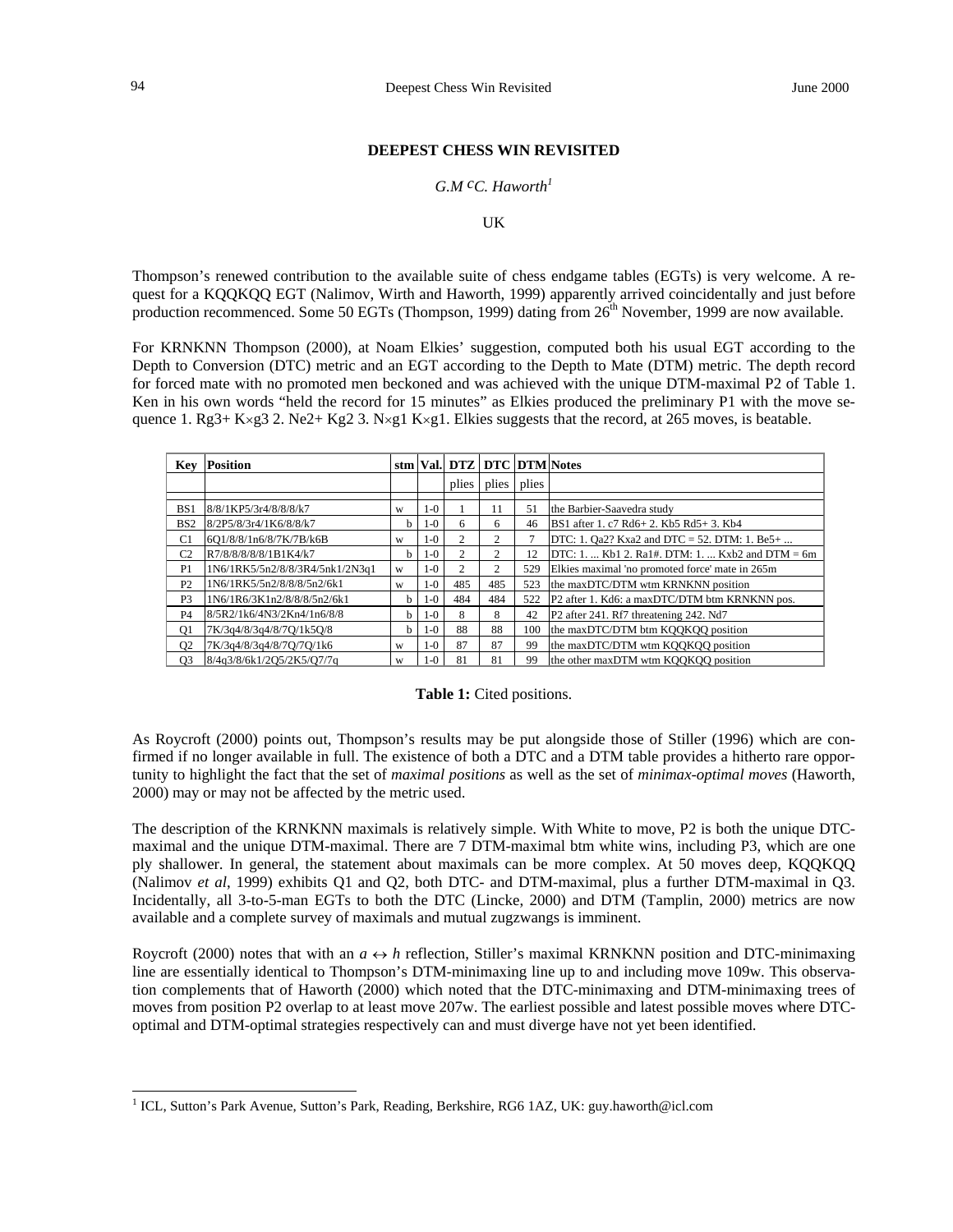



Comparing Thompson's and Stiller's lines in detail, the first equi-optimal choices (all 2-way and both DTC- and DTM-equi-optimal) are on moves 15w, 26b, 28w, 65w, 76b and 109b. Thompson chose the opposite move to Stiller on moves 15w and 26b, re-converged on the following moves and finally diverged on move 109.

Tables 2 and 3 are derived from Nalimov's DTM statistics (Hyatt, 2000) and use a logarithmic axis to present the information more clearly. In the typical long-tailed distribution by depth, they show the extreme rarity of the deeper positions. It is perhaps not surprising then that, in the deepest parts of the EGT, White has few winning, let alone equi-optimal, options. In contrast, a fallible Black has a persistent opportunity to lose depth in large amounts and would be expected to foreshorten the endgame play.

Roycroft (2000) correctly notes that in position P4 a human player would not choose Thompson's 241. ... Ne6 and that such *prima facie* anomalies are inevitable irrespective of the metric being used. Computers with a minimax strategy assume an infallible opponent, are effectively 'paid by the ply' and give no weight to any other objective than longevity. Human players, for whom "hope springs eternal in the human breast" (Pope, 1734), assume the opponent is fallible and can be lured into a mistake if the *likelihood of error* is maximised in terms of some opponent model. In this spirit, Barth (1995a, 1995b) refers to "study-like" positions and did not (Edwards, 1995) focus only on DTM-optimal moves. Study composers, active of course before EGTs were available, choose the *best defence* for Black which typically leaves one, preferably obscure, winning move for White.

The famous Barbier-Saavedra study BS1 (Barbier, 1895) provides an interesting benchmark for comparing DTC, DTM and 'human' play. At position BS2 after 3. Kb4, DTM-optimisation dictates 3. ... Kb2, effectively abject surrender: the study choice 3. ... Rd4+ is DTC-optimal but 3 moves shallower in DTM terms. After 4. Kb3 [Kc3] Rd3+ 5. Kc2, the study's 5. ... Rd4! tempting 6. c8=Q?? is merely DTC-equi-optimal with 14 other moves and 11 moves shallower than the DTM-optimal 5. ... Rf3 which again offers no resistance. The power of 5. ... Rd4! is not its associated depth but the apparently decisive white Queen which is not on the board.

The DTM metric leads to more 'unnatural' play from BS2 and supports Thompson's preference for the DTC metric. However, DTC leads to unnatural play in C1 and C2 where DTM play is natural. Haworth (2000) also showed that blind use of either DTC or DTM can turn a win into a 50-move draw. In short, both metrics have their advantages and adherents and will continue to be favoured by respective EGT authors.